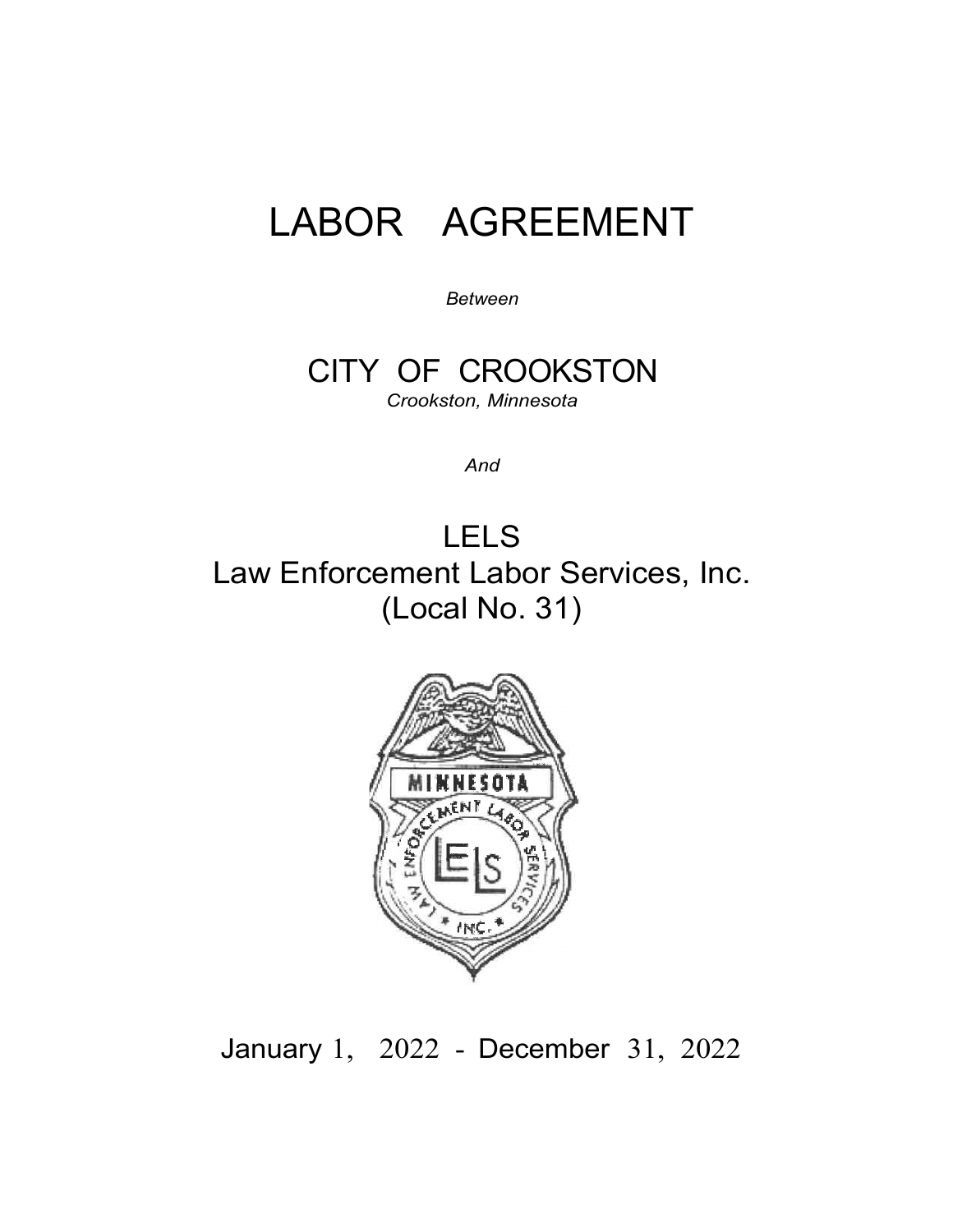# **TABLE OF CONTENTS**

| <b>Article</b>    |                                     | Page#          |
|-------------------|-------------------------------------|----------------|
| <b>ARTICLE 1</b>  | PURPOSE OF AGREEMENT                | $\mathbf{1}$   |
| <b>ARTICLE 2</b>  | <b>RECOGNITION</b>                  | $\mathbf{1}$   |
| <b>ARTICLE 3</b>  | <b>DEFINITIONS</b>                  | $1 - 2$        |
| <b>ARTICLE 4</b>  | <b>UNION SECURITY</b>               | 2              |
| <b>ARTICLE 5</b>  | <b>EMPLOYER SECURITY</b>            | 2              |
| <b>ARTICLE 6</b>  | <b>EMPLOYER AUTHORITY</b>           | $2 - 3$        |
| <b>ARTICLE 7</b>  | EMPLOYEE RIGHTS-GRIEVANCE PROCEDURE | $3-5$          |
| <b>ARTICLE 8</b>  | <b>SAVINGS CLAUSE</b>               | 5              |
| <b>ARTICLE 9</b>  | <b>WORK SCHEDULES</b>               | 5              |
| <b>ARTICLE 10</b> | <b>OVERTIME</b>                     | $5-6$          |
| <b>ARTICLE 11</b> | <b>COURT TIME</b>                   | 6              |
| <b>ARTICLE 12</b> | <b>CALL BACK TIME</b>               | 6              |
| <b>ARTICLE 13</b> | <b>DISCIPLINE</b>                   | 6              |
| <b>ARTICLE 14</b> | <b>HOLIDAYS</b>                     | $\overline{7}$ |
| <b>ARTICLE 15</b> | <b>SICK LEAVE</b>                   | $7 - 8$        |
| <b>ARTICLE 16</b> | <b>SEVERANCE PAY</b>                | 8              |
| <b>ARTICLE 17</b> | <b>VACATION</b>                     | $8-9$          |
| <b>ARTICLE 18</b> | HEALTH, LIFE, DENTAL, AND VISION    | 9              |
| <b>ARTICLE 19</b> | <b>UNIFORMS</b>                     | 10             |
| <b>ARTICLE 20</b> | <b>JOB SAFETY</b>                   | 10             |
| <b>ARTICLE 21</b> | <b>TRAINING</b>                     | 10             |
| <b>ARTICLE 22</b> | <b>WAIVER</b>                       | $10 - 11$      |
| <b>ARTICLE 23</b> | <b>INJURY ON DUTY</b>               | 11             |
| <b>ARTICLE 24</b> | <b>SENIORITY</b>                    | 11             |
| <b>ARTICLE 25</b> | <b>PROBATION</b>                    | 11             |
| <b>ARTICLE 26</b> | <b>DURATION</b>                     | 11             |
| <b>APPENDIX A</b> | <b>BASE SALARY SCHEDULE</b>         | 12             |
| <b>APPENDIX B</b> | <b>UNIFORMS</b>                     | $13 - 14$      |
| <b>SIGNATURES</b> |                                     | 15             |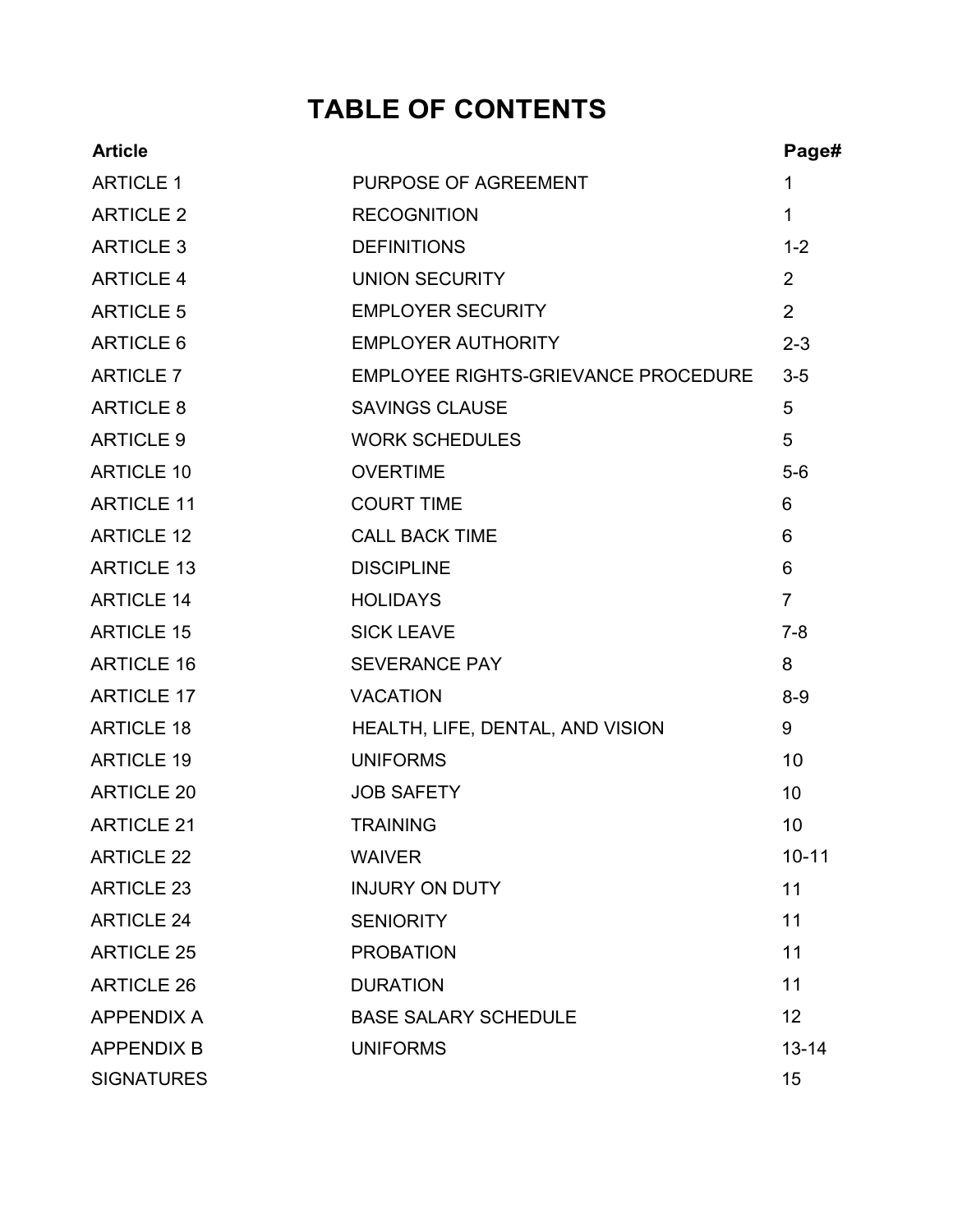#### **LABOR AGREEMENT**

#### Between

#### **City of Crookston, Minnesota**

And

#### **Law Enforcement Labor Services, Inc. (Local No. 31)**

## **ARTICLE 1 PURPOSE OF AGREEMENT**

This Agreement is entered into between the City of Crookston, Minnesota, **Employer**, and Law Enforcement Labor Services, Inc., **Union.** The intent and purpose of this Agreement is to:

- 1.1 Establish procedures for the resolution of disputes concerning interpretation and/or application of this Agreement; and
- 1.2 Place in written form the full and complete agreement of the Employer and Union regarding terms and conditions of employment for the duration of this Agreement.

## **ARTICLE 2 RECOGNITION**

The Employer recognizes the Union as the exclusive representative for the following bargaining unit:

All Employees of the Crookston Police Department Crookston, Minnesota, whose employment service exceeds the lesser of fourteen (14) hours per week or thirty-five percent (35%) of the normal work week and more than one hundred (100) workdays per year excluding supervisory and confidential employees.

## **ARTICLE 3 DEFINITIONS**

- 3.1 UNION: Law Enforcement Labor Services, Inc.
- 3.2 EMPLOYER: The City of Crookston (Mayor and Council).
- 3.3 UNION MEMBERS: Each member of Law Enforcement Labor Services, Inc., (Local No. 31).
- 3.4 EMPLOYEE: An employee whose classification is included in the exclusively recognized bargaining unit.
- 3.5 DEPARTMENT: The City of Crookston PoliceDepartment.
- 3.6 CHIEF: The Chief of the City of Crookston's Police Department.
- 3.7 BASE PAY RATE: The Employee's hourly rate exclusive of any other special allowances.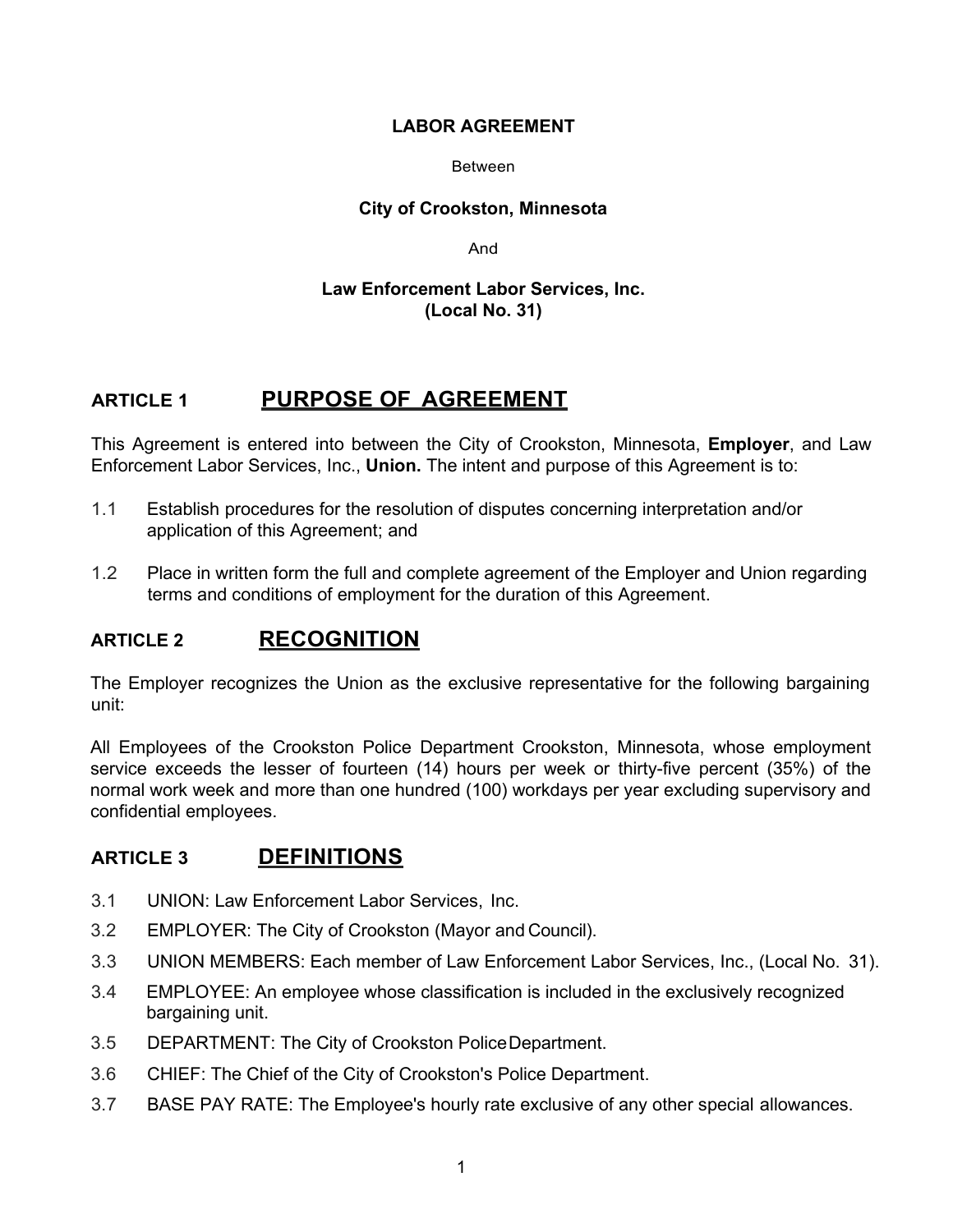- 3.8 OVERTIME: Work performed at the express authorization of the Employer in excess of the Employee's scheduled shift.
- 3.9 SCHEDULED SHIFT: A consecutive work period.
- 3.10 WORK PERIOD: For purposes of the FLSA 7(k) partial exemption, the work period is twenty-eight (28) days.
- 3.11 CALL BACK: Return of an Employee to a specified work site to perform assigned duties at the express authorization of the Employer at a time other than a scheduled shift. An extension of/or early report to a schedule shift is not a call back.
- 3.12 STRIKE: Concerted action in failing to report for duty, the willful absence from Employee's position, the stoppage of work, slowdown, or abstaining in whole or in part from the full, faithful and proper performance of the duties of employment for the purpose of inducing, influencing or coercing a change in any condition or compensation or the right, or any privilege of employment.
- 3.13 IMMEDIATE FAMILY: Immediate family shall include the Employee's or spouse's mother, father, sister, brother, son, daughter, grandmother, grandfather, grandchild, stepmother, stepfather, stepsister, stepbrother, stepchildren, or step grandchild.
- 3.14 SERVICE WEAPON: The Department issued handgun.

## **ARTICLE 4 UNION SECURITY**

In recognition of the Union as the exclusive representative, the Employer shall:

- 4.1 Deduct each payroll period an amount sufficient to provide the payment of dues established by the Union from the wages of each Employee authorizing in writing such deduction, and
- 4.2 Remit such deduction to the Law Enforcement Labor Services.
- 4.3 The Union may designate certain Employees from the Union to act as Stewards and shall inform the Employer in writing of such choice.
- 4.4 The Union agrees to indemnify and hold the Employer harmless against any and all claims, suits, orders, or judgments brought or issued against the Employer as a result of any action taken or not taken by the Employer under the provisions of this Article.
- 4.5 The Employer agrees that during the life of this Agreement the Employer shall not lock out the Employees.

## **ARTICLE 5 EMPLOYER SECURITY**

The Union agrees that during the life of this Agreement, it shall not cause, encourage, participate in, or support any strike, slowdown, other interruption of, or interference with the normal functions of the Employer.

## **ARTICLE 6 EMPLOYER AUTHORITY**

6.1 The Employer retains the full and unrestrictive right to operate and manage all Employees facilities, and equipment; to establish functions and programs; to set and amend budgets;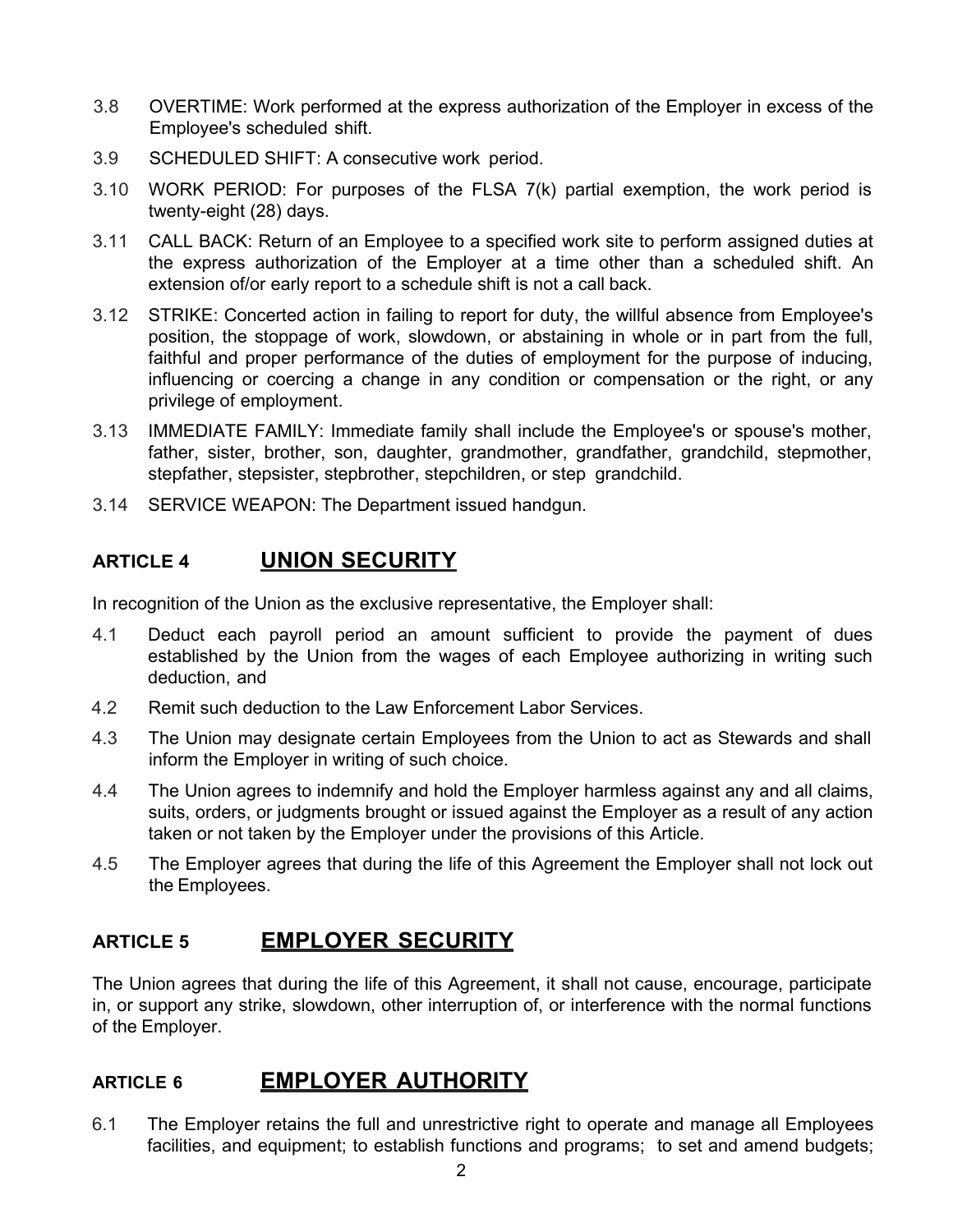to determine the utilization of technology; to establish and modify the organizational structure; to select, direct, and determine the number of personnel, to establish work schedules, and to perform any inherent managerial function not specifically limited by this Agreement.

6.2 Any term and condition of employment not specifically established or modified by this Agreement shall remain solely within the discretion of the Employer to modify, establish, or eliminate.

## **ARTICLE 7 EMPLOYEE RIGHTS- GRIEVANCE PROCEDURE**

- 7.1 Definition of a Grievance. A grievance is defined as a dispute or a disagreement as to the interpretation or application of the specific terms and conditions of this Agreement.
- 7.2 Union and Employer Representative. The Employer shall recognize representatives designated by the Union as the grievance representatives of the Union. The Union shall notify the Employer in writing of the names of such Union representatives and of their successors when so designated.
- 7.3 Processing of a Grievance. It is recognized and accepted by the Union and the Employer that the processing of grievances as hereinafter provided is limited by the job duties and responsibilities of the Employee and shall therefore be accomplished during normal working hours only when consistent with such Employee duties and responsibilities. The aggrieved Employee and the Union representative shall be allowed a reasonable amount of time without loss in pay when a grievance is investigated and presented to the Employer during normal working hours provided the Employee and the Union Representative have notified and received the approval of the designated supervisor.
- 7.4 Procedure. Any grievance, as defined by section 7.1, shall be resolved in conformance with the following procedure:

Step 1. An Employee claiming a violation concerning the interpretation or application of this Agreement shall, within twenty-one (21) calendar days after such alleged violation has occurred, present such grievance to the Chief. The Chief shall discuss and give a written response to such Step 1 grievance within ten (10) calendar days after receipt of the written notice of grievance. A grievance not resolved at Step 1 and appealed to Step 2 shall be placed in writing setting forth the nature of the grievance, the facts on which it was based, the provision or provisions of this Agreement allegedly violated, and the remedy requested and shall be appealed to Step 2 within ten (10) calendar days after the Chief's written response at Step 1. Any grievance not appealed in writing to Step 2 by the Union within ten (10) calendar days of the Chief's written response in Step 1 shall be considered waived.

Step 2. If appealed, the written grievance shall be presented by the Union to the Human Resources Generalist. The City Administrator and the Human Resources Generalist shall discuss the grievance. The City Administrator shall give the Union the Employer's Step 2 answer in writing within ten (10) calendar days after receipt of such Step 2 grievance. A grievance not resolved at Step 2 may be appealed to Step 3 within ten (10) calendar days following the City Administrator's Step 2 written response. Any grievance not appealed in writing to Step 3 by the Union within ten (10) calendar days after the City Administrator's written response at Step 2 shall be considered waived.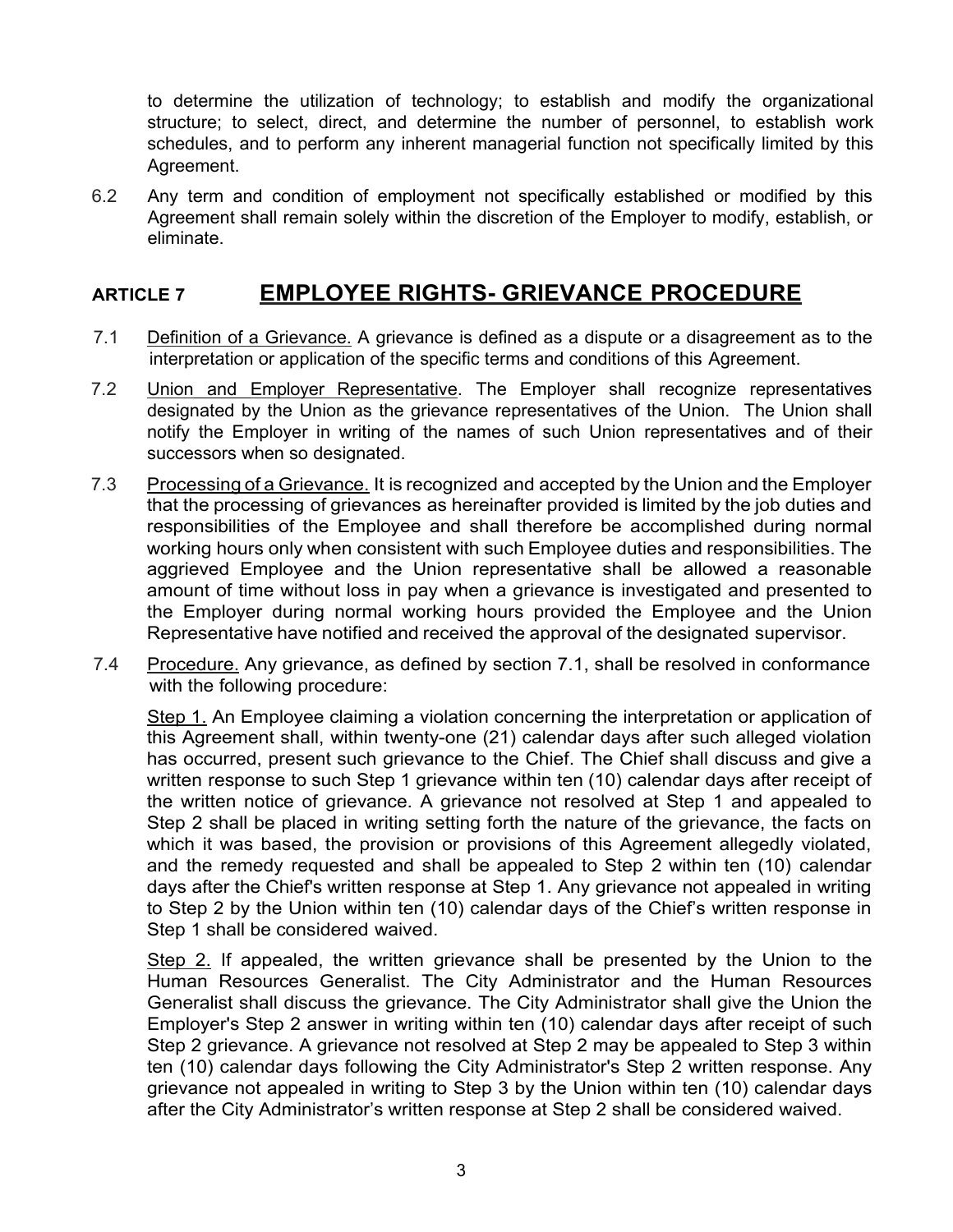Step 3. If appealed, the written grievance shall be presented by the Union and discussed with the City Council through the City Administrator. The City Council through the City Administrator shall give the Union the Employer's response in writing within ten (10) calendar days after receipt of such Step 3 grievance. A grievance not resolved at Step 3 may be appealed to Step 4 within ten (10) calendar days following the City Council's through the City Administrator's written response at Step 3. Any grievance not appealed in writing to Step 4 by the Union within ten (10) calendar days after the City's Council written response at Step 3 shall be considered waived.

Step 4. A grievance unresolved at Step 3 and appealed to Step 4 by the Union shall be submitted to arbitration. A grievance arbitration for written disciplinary action, discharge or termination shall follow the arbitrator selection procedures established in Minnesota Statute 626.892. For all other grievance matters, if the parties are unable to agree on the selection of an Arbitrator, the Union shall request a list of Arbitrators to be submitted to the Employer and the Union by the Bureau of Mediation Services.

#### 7.5 Arbitrator's Authority.

- A. The Arbitrator shall have no right to amend, modify, nullify, ignore, add to, or subtract from the terms and conditions of this Agreement. The Arbitrator shall consider and decide only specific issue(s) submitted in writing by the Employer and the Union, and shall have no authority to make a decision on any issue not so submitted.
- B. The Arbitrator shall be without power to make any decision contrary to, or inconsistent with, or modifying or varying in any way the application of laws, rules or regulations having the force and effect of law. The Arbitrator's decision shall be submitted in writing within thirty (30) days following the close of the hearing or the submission of briefs by the Employer and the Union, whichever be later, unless the Employer and the Union agree in writing to an extension. The decision of the Arbitrator shall be binding on both the Employer and the Union and shall be based solely on the Arbitrator's interpretation or application of the express terms of this Agreement and to the facts of the grievance presented.
- C. The fees and expenses for the Arbitrator's services and proceedings shall be borne equally by the Employer and the Union. The Employer and the Union each shall be responsible for compensating their respective representatives and witnesses. If either the Employer or the Union desires a verbatim record of the proceedings, the cost shall be borne equally.
- 7.6 Waiver. If a grievance is not presented within the time limits set forth above, the grievance shall be considered "waived." If a grievance is not appealed to the next step within the specific time limit or any agreed extension thereof, it shall be considered settled on the basis of the Employer's last written response. If the Employer does not provide a written response to a grievance or an appeal thereof within the specified time limits, the Union shall treat the grievance as denied at that step and immediately appeal the grievance to the next step. The time limit in each step for a written response or an appeal may be extended by mutual agreement of the Employer and the Union.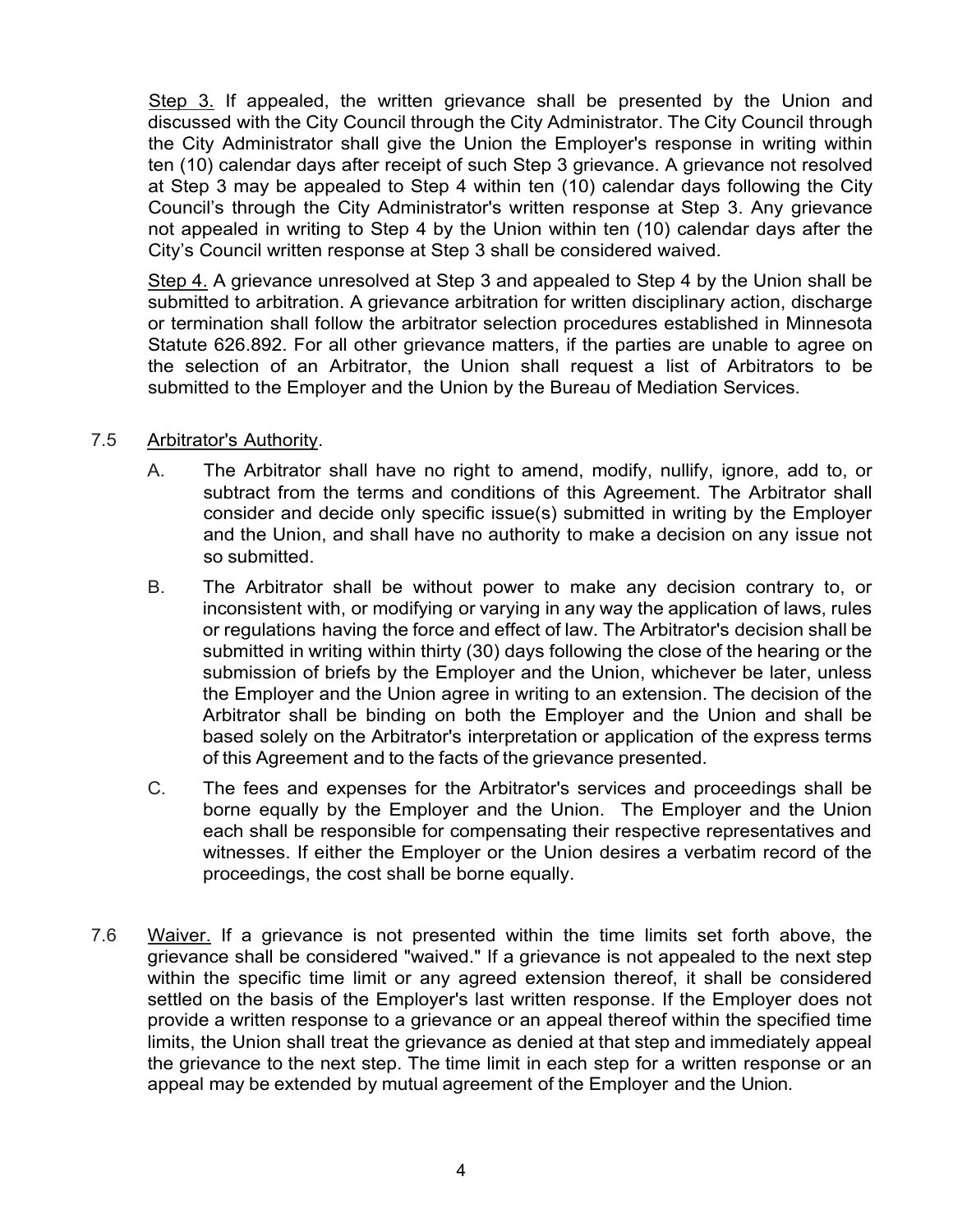7.7 Choice of Remedy. If, as a result of the Employer's written response at Step 3, the grievance remains unresolved and if the grievance involves the suspension, demotion, or discharge of an Employee who has completed the required probationary period, the grievance may be appealed either to Step 4 of this Article or to another procedure such as Veterans Preference or fair employment. If appealed to any procedure other than Step 4 Arbitration, the grievance shall not be subject to the arbitration procedure of this Article. The aggrieved Employee shall indicate in writing which procedure is to be used – the grievance procedure in this Article or an alternative procedure - and shall sign a statement to the effect that the choice of an alternate procedure precludes the Employee from making an appeal Step 4 Arbitration. Timelines in the Grievance Procedure shall be tolled to allow the eligible employee the opportunity to exercise their full rights to select a procedure.

## **ARTICLE 8 SAVINGS CLAUSE**

This Agreement is subject to law. In the event any provision of this Agreement shall be held to be contrary to law by a court of competent jurisdiction from whose final judgment or decree no appeal has been taken within the time provided, such provision shall be voided. All other provisions of this Agreement shall continue in full force and effect. The voided provision may be renegotiated at the request of either the Employer or the Union.

## **ARTICLE 9 WORK SCHEDULES**

- 9.1 The Employer shall have the sole authority to establish work schedules. The normal work week shall consist of a work schedule averaging forty (40) hours.
- 9.2 Nothing contained in this or any other Article shall be interpreted to be a guarantee of a minimum or maximum number of hours the Employer may assign an Employee.
- 9.3 When an Employee is assigned to work in the capacity of a higher compensated Union position, the Employee shall be compensated at the higher compensated rate of pay. The higher rate of pay shall continue until the Employee returns to the formerly held lower rate of pay position.
- 9.4 Any employee assigned as a K-9 officer shall be dismissed from duty one-half (1/2) hour early for purposes of training and care of the dog.

#### **ARTICLE 10 OVERTIME**

- 10.1 Employees shall be compensated at one and one-half  $(1 \frac{1}{2})$  times the Employee's regular rate of pay for hours worked in excess of the Employee's regularly scheduled shift and for all hours worked over one hundred seventy-one (171) hours in the twenty-eight (28) day work period.
- 10.2 Overtime shall be distributed as equally as practicable.
- 10.3 Overtime refused by an Employee shall, for record purposes under Article 10.2, be considered as unpaid overtime worked.
- 10.4 For the purpose of computing overtime compensation, overtime hours worked shall not be pyramided, compounded or paid twice for the same hours worked.
- 10.5 Overtime shall be calculated to the nearest fifteen (15) minutes.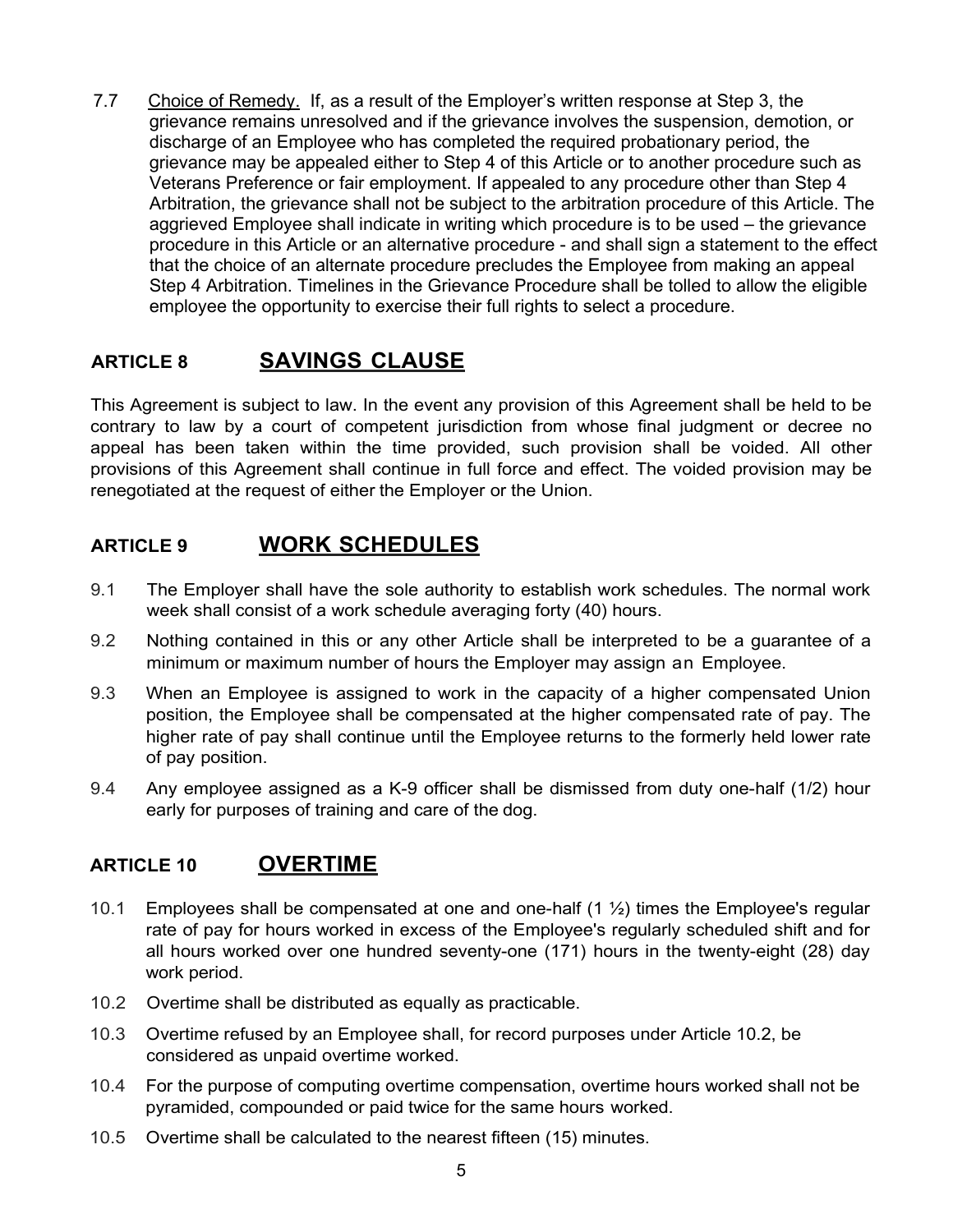- 10.6 Each Employee has the obligation to work overtime or call backs if required by the Employer unless unusual circumstances prevent the Employee from so working.
- 10.7 At the Employee's discretion, overtime, court time earned by the Employee pursuant to Article 11, and call back time earned by the Employee pursuant to Article 12 may be paid as wages or designated by the Employee as compensatory time. Compensatory time may be accumulated to a maximum of eighty (80) hours. Once the eighty (80) hour maximum is reached any subsequent overtime, court time, and callback time must be paid as wages.

Any compensatory time accrued in excess of sixty (60) hours as of December 31 of each year shall be paid as wages at the first full pay period of a subsequent year.

10.8 Regular full-time officers shall have the first opportunity to accept overtime or payback shifts.

#### ARTICLE 11 **COURT TIME**

An Employee who is required to appear in Court during the Employee's scheduled off-duty time shall receive a minimum of two (2) hours' pay at two (2) times the Employee's base pay rate. If court is cancelled with less than two (2) hours' notice, an employee shall receive two (2) hours' pay at the Employee's base pay rate. An extension or early report to a regularly scheduled shift for court appearance does not qualify the Employee for the two (2) hour minimum.

#### **ARTICLE 12 CALL BACK TIME**

An Employee who is called to duty during the Employee's scheduled off-duty time shall receive a minimum of four (4) hours' pay at one and one-half (1  $\frac{1}{2}$ ) times the Employee's base pay rate. An extension or early report to a regularly scheduled shift for duty does not qualify the Employee for the four (4) hour minimum.

#### **ARTICLE 13 DISCIPLINE**

- 13.1 The Employer shall discipline an Employee for just cause only. Discipline shall be in one or more of the following forms:
	- a.) oral reprimand,
	- b.) written reprimand,
	- c.) suspension,
	- d.) demotion, or
	- e.) discharge.
- 13.2 Suspension, demotion, and discharge shall be in written form.
- 13.3 Written reprimand, notice of suspension, and notice of discharge, which are to become part of an Employee's personnel file shall be read and acknowledged by signature of the Employee. The Employee and the Union shall receive a copy of such reprimand and/or notice.
- 13.4 An Employee may examine their own individual personnel file at reasonable times under the direct supervision of the Employer.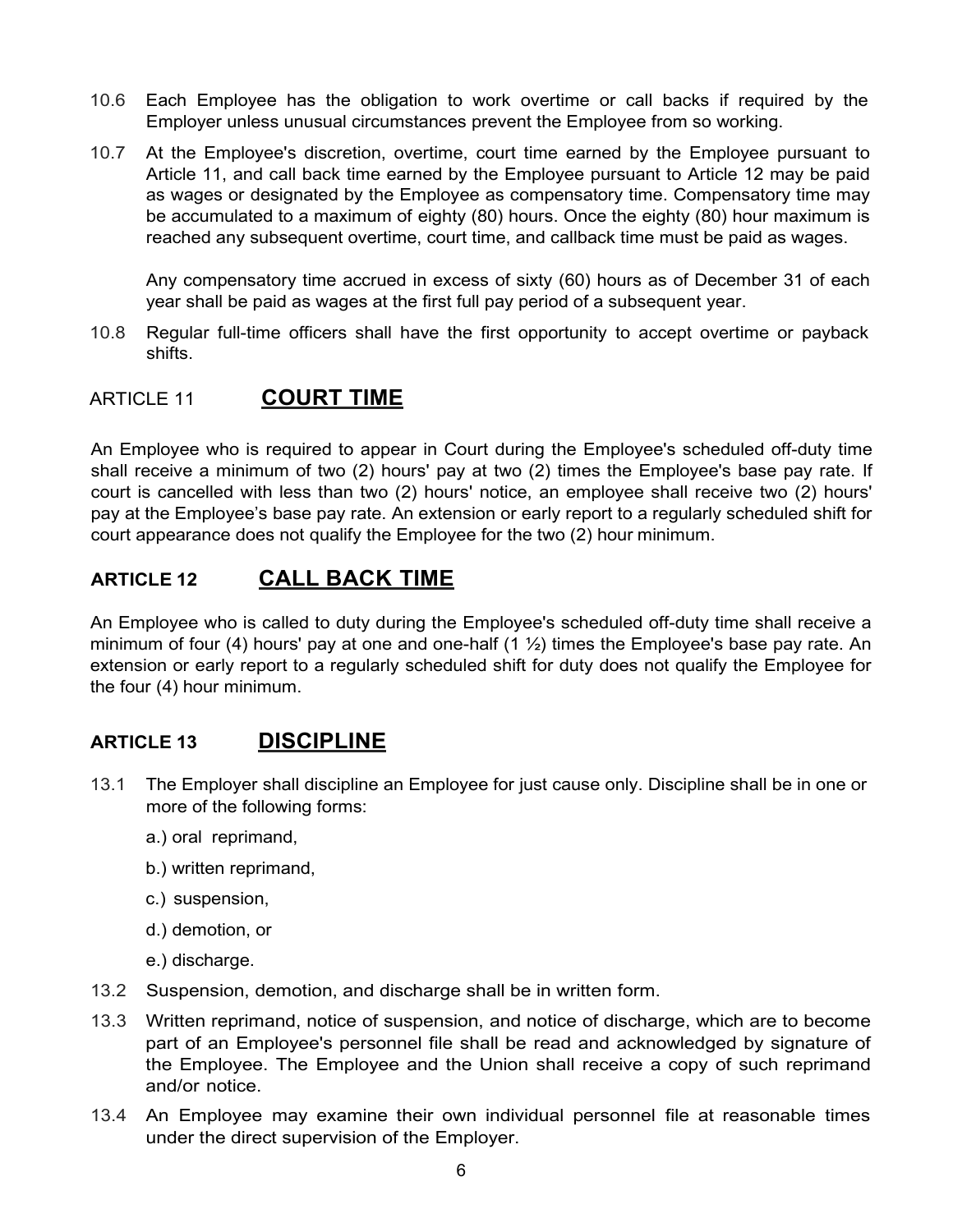## **ARTICLE 14 HOLIDAYS**

14.1 Employees shall receive eighty (80) hours of holiday pay or at the employee's choice, compensatory time off to be used at a later date. The following days shall be observed as paid holidays:

New Year's Day – January  $1<sup>st</sup>$ Martin Luther King Jr. Day – Third Monday in January President's Day – Third Monday in February Memorial Day – Last Monday in May Independence Day  $-$  July  $4<sup>th</sup>$ Labor Day – First Monday in September Columbus Day – Second Monday in October Veteran's Day - November 11<sup>th</sup> Thanksgiving Day – Fourth Thursday in November Christmas Day – December  $25<sup>th</sup>$ Two floating holidays (16) hours total to be taken off with the approval of the Employee's supervisor. The two floating holidays shall be credited annually to the Employees on the first business day of each year.

Any Employee who works on New Year's Day, President's Day, Memorial Day, Independence Day, Labor Day, Veteran's Day, Thanksgiving Day, or Christmas Day shall be paid at one and one-half  $(1 \frac{1}{2})$  times the Employee's base pay rate for all hours worked on these specific designated holidays.

If the City Council provides time off for non-essential employees on Christmas Eve, onduty patrol officers shall receive the same number of hours in compensatory time for use at a later date.

## **ARTICLE 15 SICK LEAVE**

- 15.1 Sick leave shall be accumulated by an Employee at the rate of eight (8) hours per calendar month with a maximum accumulation of one thousand one hundred and twenty (1,120) hours. After 1,120 hours of sick leave have been accumulated, an Employee shall continue to accumulate sick leave at the rate of hour (4) hours per month to be credited toward a catastrophic illness bank, which may be used only in the event the initial sick leave accumulation of 1,120 hours is completely depleted. An Employee's accumulated catastrophic illness bank hours shall not be computed as part of the severance pay.
- 15.2 Written proof of illness by medical certificate shall accompany any absence of three or more consecutive shifts. The Employer may require a medical certificate if the Employer articulates in writing why the Employer suspects sick leave abuse. The letter shall not be placed in the Employee's personnel file.

#### 15.3 Sick leave may be used in the following manner: a.) Illness of the Employee or Immediate Family causing absence from work.

- b.) Injury of the Employee or Immediate Family causing absence from work.
- c.) Medical or dental care for the Employee or Immediate Family which cannot be obtained after regular working hours.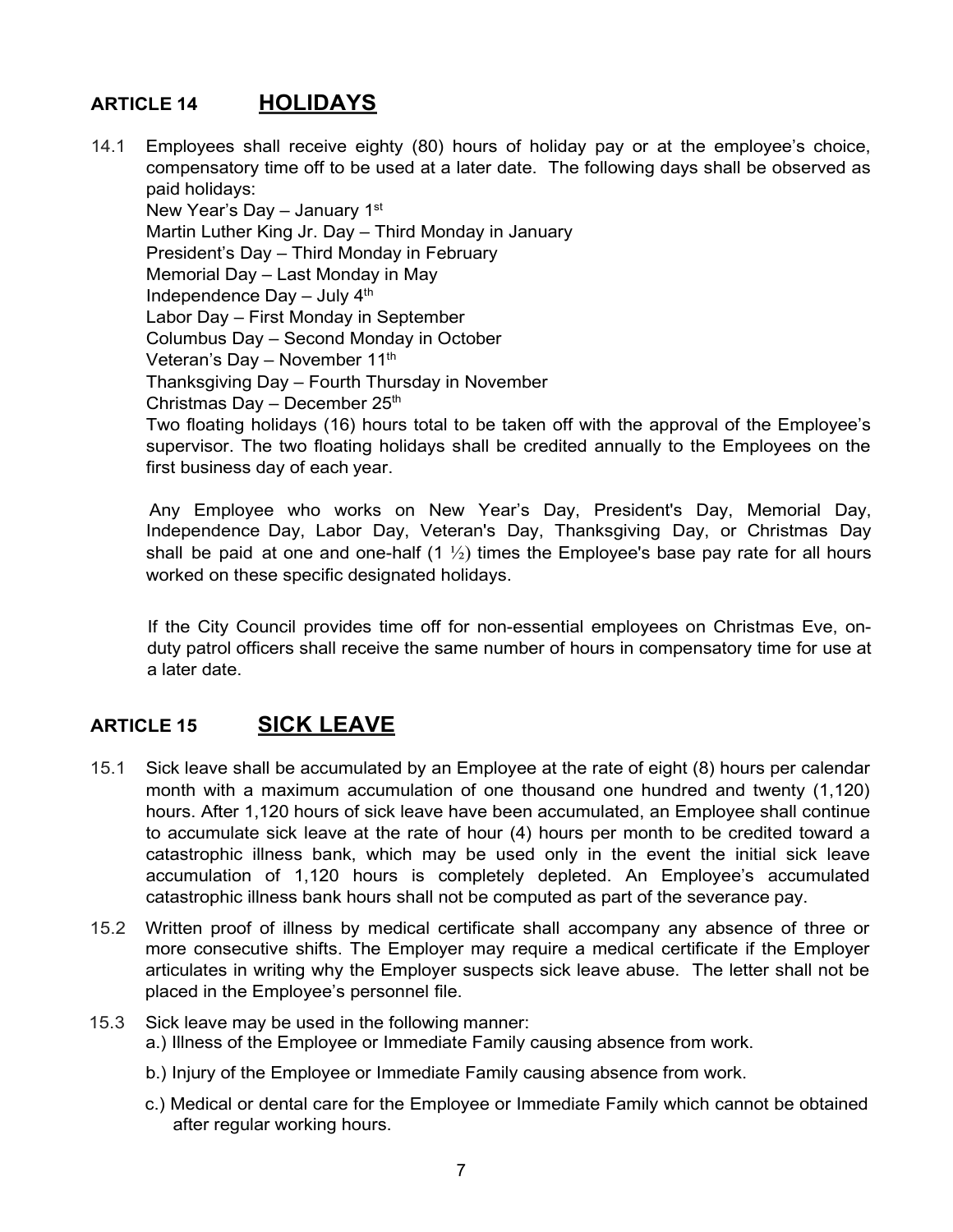- d.) Pregnancy-related disability: Temporary inability to work due to pregnancy-related disability as provided in applicable laws. In case of return to work following temporary disability due to childbirth at least two (2) weeks' notice shall be given by the Employee of her intent to return to work.
- 15.4 An Employee entitled to Workers' Compensation pay pursuant to the Statutes of the State of Minnesota may elect to use their accumulated sick leave, vacation leave and/or compensatory time.
- 15.5 An Employee shall be allowed up to three shifts of sick leave with pay for absence due to a funeral with respect to the Employee's or spouse's Immediate Family. Four (4) hours of sick leave with pay shall be granted to an Employee who is a pallbearer at a funeral. An Employees shall be granted two (2) hours of sick leave with pay to attend the funeral of a City of Crookston's co-worker's funeral or the funeral of their spouse or children. Any time exceeding the two (2) hours must be taken as vacation or compensatory time. Time off is at the discretion of the Chief or Chief's designee.
- 15.6 The Employer shall comply with all provisions of the Family Medical Leave Act(FMLA).

## **ARTICLE 16 SEVERANCE PAY**

An Employee who leaves the Employer in good standing and who gives written advance notice of termination of fourteen (14) calendar days shall be paid fifty percent (50%) of the Employee's accumulated sick leave balance, to be calculated at the base pay rate at the time of severance payout. In the event of an employee's death, such severance payout shall be made to the employee's spouse, designated beneficiary, or estate pursuant to requirement of law.

## **ARTICLE 17 VACATION**

A full-time Employee shall accrue vacation benefits pursuant to the following schedule:

- 17.1 Vacation shall accrue from the date of hire.
- 17.2 Vacation shall accrue from the anniversary date of hire.
- 17.3 Vacation benefits accrual schedule:

| a) | During the first (1) through fifth (5) years of 6.66 hours for each full<br>employment | month worked                              |
|----|----------------------------------------------------------------------------------------|-------------------------------------------|
| b) | During the sixth (6) through eleventh (11) years of<br>employment                      | 10.00 hours for each full<br>month worked |
| C) | During the twelfth (12) through eighteenth (18) years<br>of employment                 | 13.33 hours for each full<br>month worked |
| d) | During the nineteenth (19) year of employment and<br>thereafter                        | 16.66 hours for each full<br>month worked |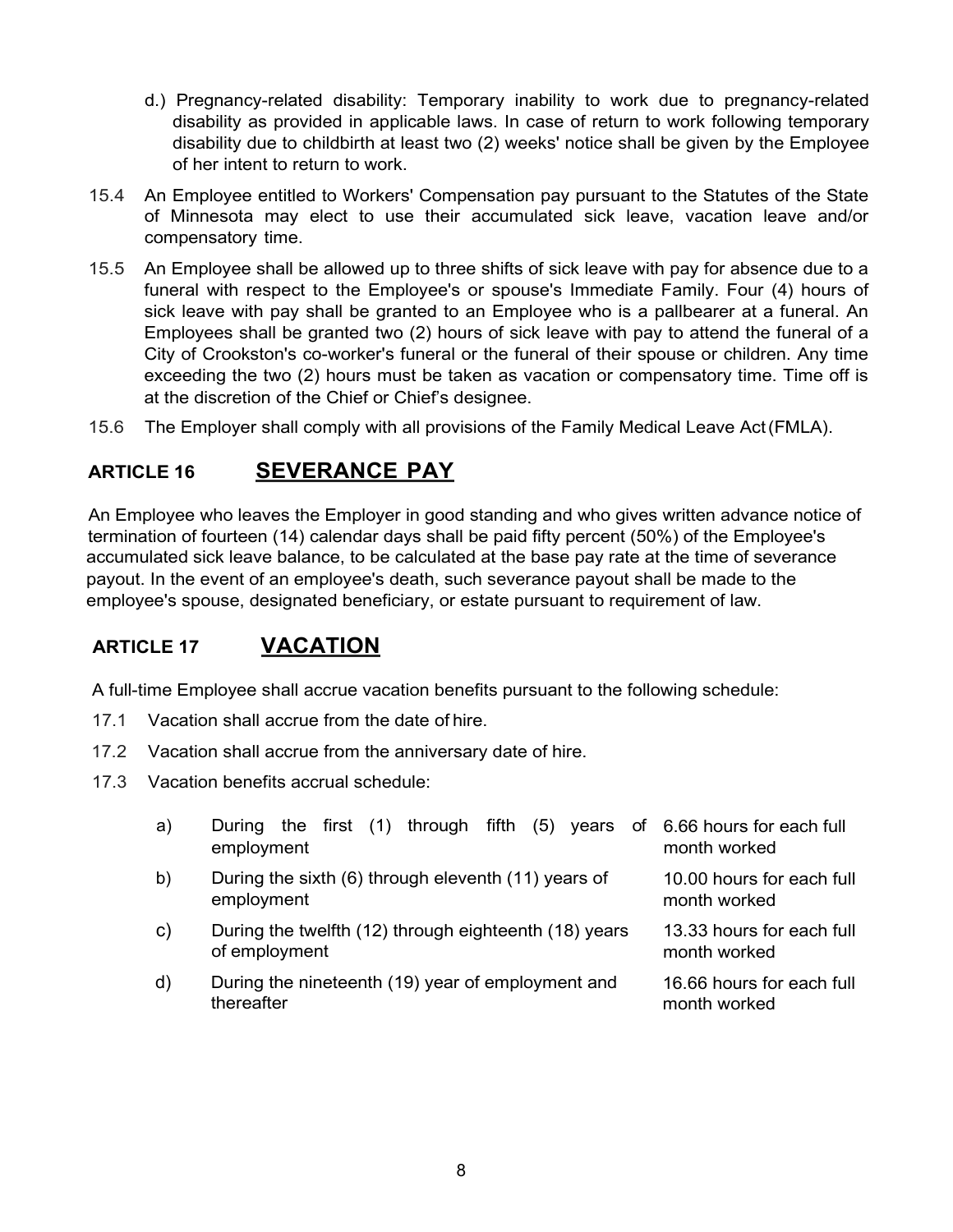- 17.4 The number of accumulated vacation hours of an Employee shall not exceed 150% of the annual accrual based on the schedule above or 216 hours, whichever is less. The failure of the Employee to keep the hours at or below the maximum allowed shall result in no vacation being accrued for each month in which the Employee's accumulated vacation hours exceed the maximum. If an Employee is denied vacation by the actions or failure to act of the Employer and the denial results in the number of vacation hours exceeding the maximum allowed, a three month grace period shall be granted to the Employee to accomplish a reduction to a number less than the maximum number of hours allowed.
- 17.5 In the event of an Employee's death, payment for accumulated vacation hours shall be made to the Employee's spouse, designated beneficiary, or estate pursuant to requirement of law.
- 17.6 Upon Employee termination, accumulated vacation leave balance, to be figured at the base pay rate at the time of severance payout, shall be paid to the Employee.

## **ARTICLE 18 HEALTH, LIFE, DENTAL, AND VISION INSURANCE**

The Employer shall pay the premium cost for the employees covered by this Agreement as follows:

- 18.1 The City Council approved Employer contribution shall be \$1,055.00 per month for health insurance premiums paid for the year 2022. The Employer contribution for the year 2023 shall be the subject of a single issue reopener. Employees shall pay all monthly premiums exceeding the City Council approved Employer contribution amount. If an Employee elects a health insurance plan that has a premium less than the Employer premium contribution, the Employee can apply the premium difference to other pre-tax benefits administered by the Employer. Designation of any premium difference can only be adjusted once per year in conjunction with the open enrollment period for insurance. Employees shall not have any right to a cash payment or "opt out" payment in lieu of Employer contribution.
- 18.2 \$25,000 of life insurance and Accidental Death & Dismemberment (AD&D) for the Employee.
- 18.3 The City Council approved Employer contribution shall be \$30.00 per month for dental insurance premiums paid for the year 2022. If the premiums increase for the year 2023, the Employer contribution shall be the subject of a single issue reopener. Employees shall pay all monthly premium costs exceeding \$30.00 per month. Employees shall not have any right to a cash payment or "opt out" payment in lieu of Employer contribution.
- 18.4 The City Council approved Employer contribution shall be \$8.04 per month for vision insurance premiums paid for the year 2022. If the premiums increase for the year 2023, the Employer contribution shall be the subject of a single issue reopener. Employees shall pay all monthly premium costs exceeding \$8.04 per month. Employees shall not have any right to a cash payment or "opt out" payment in lieu of Employer contribution.
- 18.5 Police Officers shall continue to take part in the wellness program as long as it is offered by the Employer.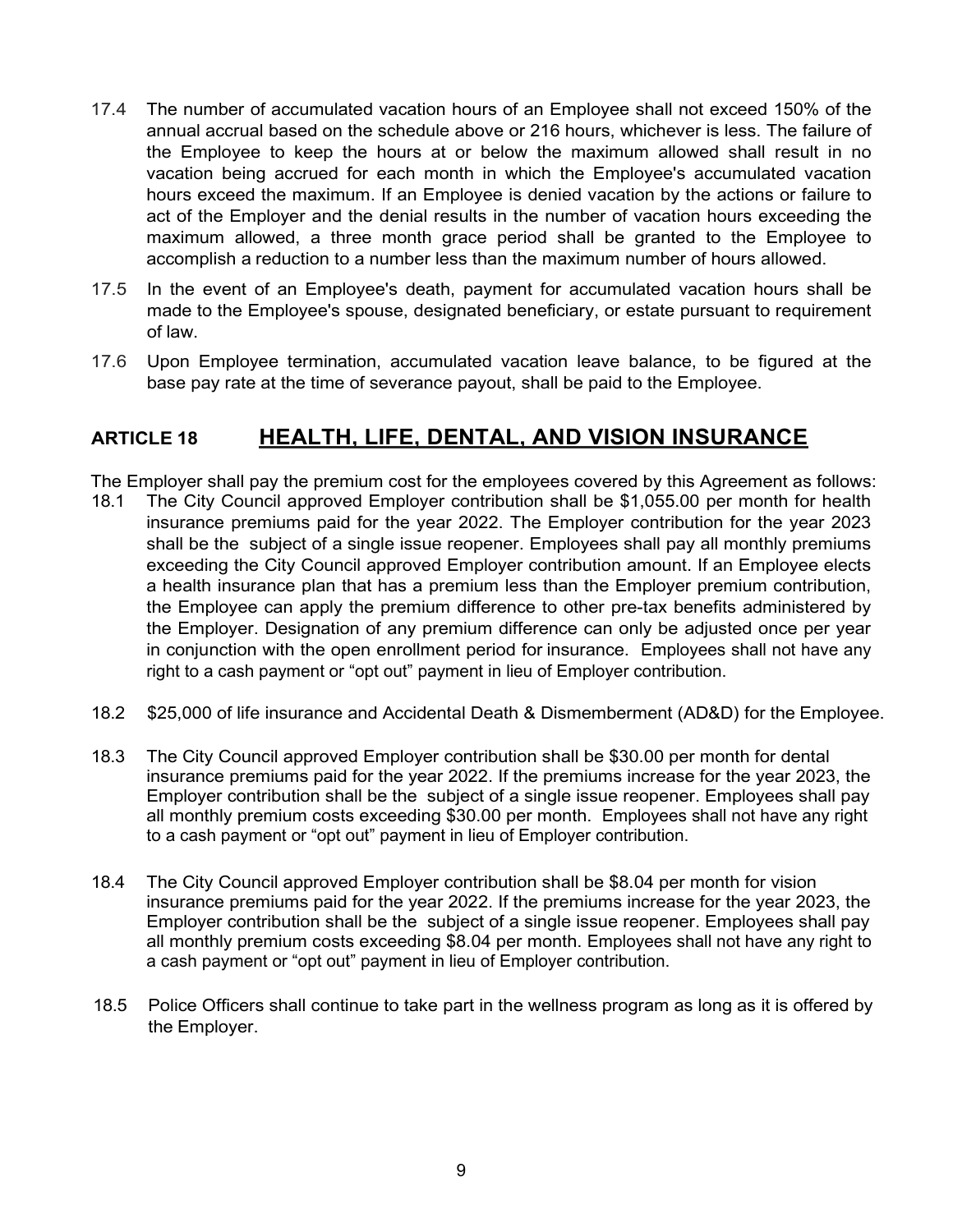## **ARTICLE 19 UNIFORMS**

- 19.1 The Employer shall provide all new Employees with initial uniform items as described below. Upon completion of the twelve (12) month probationary period, the new Employee shall receive a pro-rated uniform allowance for the remaining calendar year. The Employer shall provide up to \$800.00 each year for footwear and clothing used for work. Purchase reimbursement shall be made upon submission of purchase receipt, approved by the Chief or the Chief's designee. **See Appendix B.**
- 19.2 Definition of Uniform.

Police Officer:

| Two (2) Summer Shirts | Two (2) Winter Shirts | Three (3) Uniform Trousers                                 |
|-----------------------|-----------------------|------------------------------------------------------------|
| One (1) Winter Jacket | One (1) Summer Jacket | One (1) Raincoat                                           |
| One (1) Winter Hat    | One (1) Summer Hat    | One (1) Pair of Shoes or Boots                             |
| Two (2) Ties          | Two (2) Nameplates    | One (1) Complete set of Leather                            |
| Two (2) Badges        |                       | Two (2) Sets of Handcuffs One (1) Personal Protective Vest |

19.3 An Employee's personal items, such as watches and prescription eyeglasses, which are damaged or destroyed during the course of Employee's work shall be reimbursed by the Employer for the value of the item damaged.

#### **ARTICLE 20 JOB SAFETY**

There shall be formed a Safety Committee not exceeding two (2) Employees from the Police Department appointed by the Union members as one (1) regular and one (1) alternate committee member, to work with the City's Safety Director concerning job safety. This committee shall meet if either the Police Employees or the Safety Director requests a meeting.

#### **ARTICLE 21 TRAINING**

21.1 Employees attending training required by Peace Officer's Standards and Training (P.O.S.T.) Board certification shall receive time and one-half (1 ½) after forty (40) hours per work week, or time and one-half  $(1 \frac{1}{2})$  after eight  $(8)$  hours per day.

Employees attending other assigned training or non-P.O.S.T. certifying classes shall be paid at the Employee's base pay rate for all hours spent in such training. Overtime shall be paid according to Article 10.

21.2 The Employer shall pay the cost of P.O.S.T. Board license fees.

#### **ARTICLE 22 WAIVER**

22.1 Any and all prior agreements, resolutions, practices, policies, rules and regulations regarding terms and conditions of employment, to the extent inconsistent with the provisions of this Agreement are hereby superseded.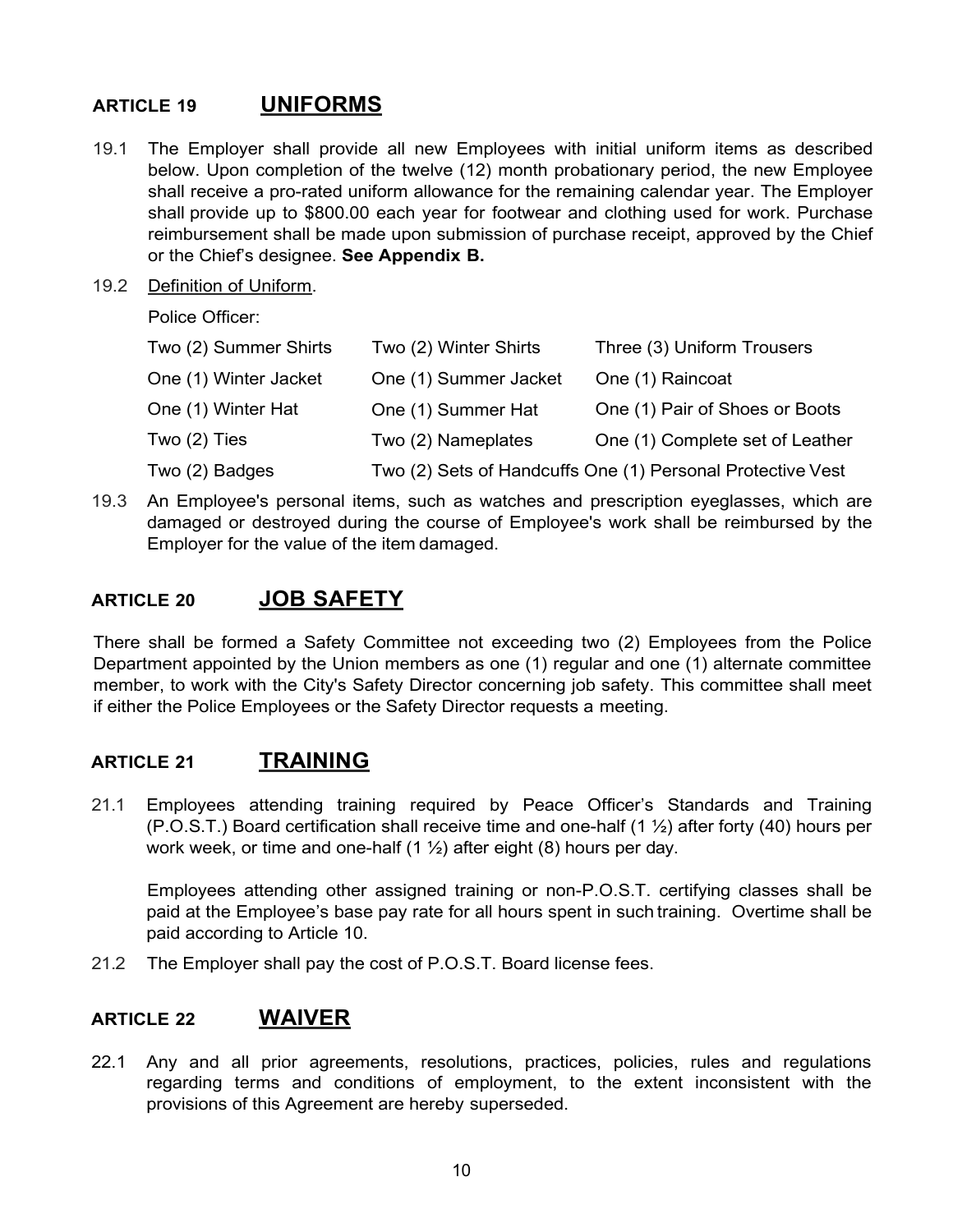22.2 During the duration of this Agreement, this Agreement may be amended by the mutual written agreement of the Employer and the Union.

#### **ARTICLE 23 INJURY ON DUTY**

Employees who, in the ordinary course of employment, while acting in a reasonable and prudent manner and in compliance with the established rules and procedures of the Employer, incur a disabling injury, shall be compensated in an amount equal to the difference between the Employee's regular rate of pay and benefits paid under Workers' Compensation, without deduction of the Employee's accrued sick leave. Such compensation shall not exceed an amount equal to six (6) months of the Employee's regular monthly rate of pay per disabling injury.

## **ARTICLE 24 SENIORITY**

- 24.1 Seniority shall mean an Employee's length of service with Employer since the last date of hire. An Employee's continuous service record shall be broken only by separation from Employer service by either reason of resignation, discharge for cause, retirement, or death. When two or more Employees have the same seniority date, their position on the seniority list shall be determined by lot.
- 24.2 A) When a reduction in the work force becomes necessary, the Employee with the least seniority shall be laid off first. The last Employee laid off shall be the first to be recalled for work.
	- B.) Should a reduction in the workforce be due to a lay-off in a promoted position, the Employee with the least seniority in the promoted position shall be returned to the Employee's immediate formerly held position. Should a vacancy occur in the promoted position, the Employee who had last been returned to the Employee's formerly held position shall be recalled to the promoted position without re-testing.

## **ARTICLE 25 PROBATION**

New hires in the Police Department shall be on probation for twelve (12) months, during which time the person may be summarily discharged without cause by the Employer. The responsibility for orientation and training of any probationary Employee shall be the sole responsibility of the Chief and any other City Employee the Chief may designate. The Chief shall determine from time-to-time how competently the probationary Employee is progressing and discuss the progress or need for additional training with the Employee. Parttime Employees shall serve a probationary period of 2080 hours.

## **ARTICLE 26 DURATION**

This Agreement shall be effective as of January 1, 2022 and shall remain in full force and effect until December 31, 2022.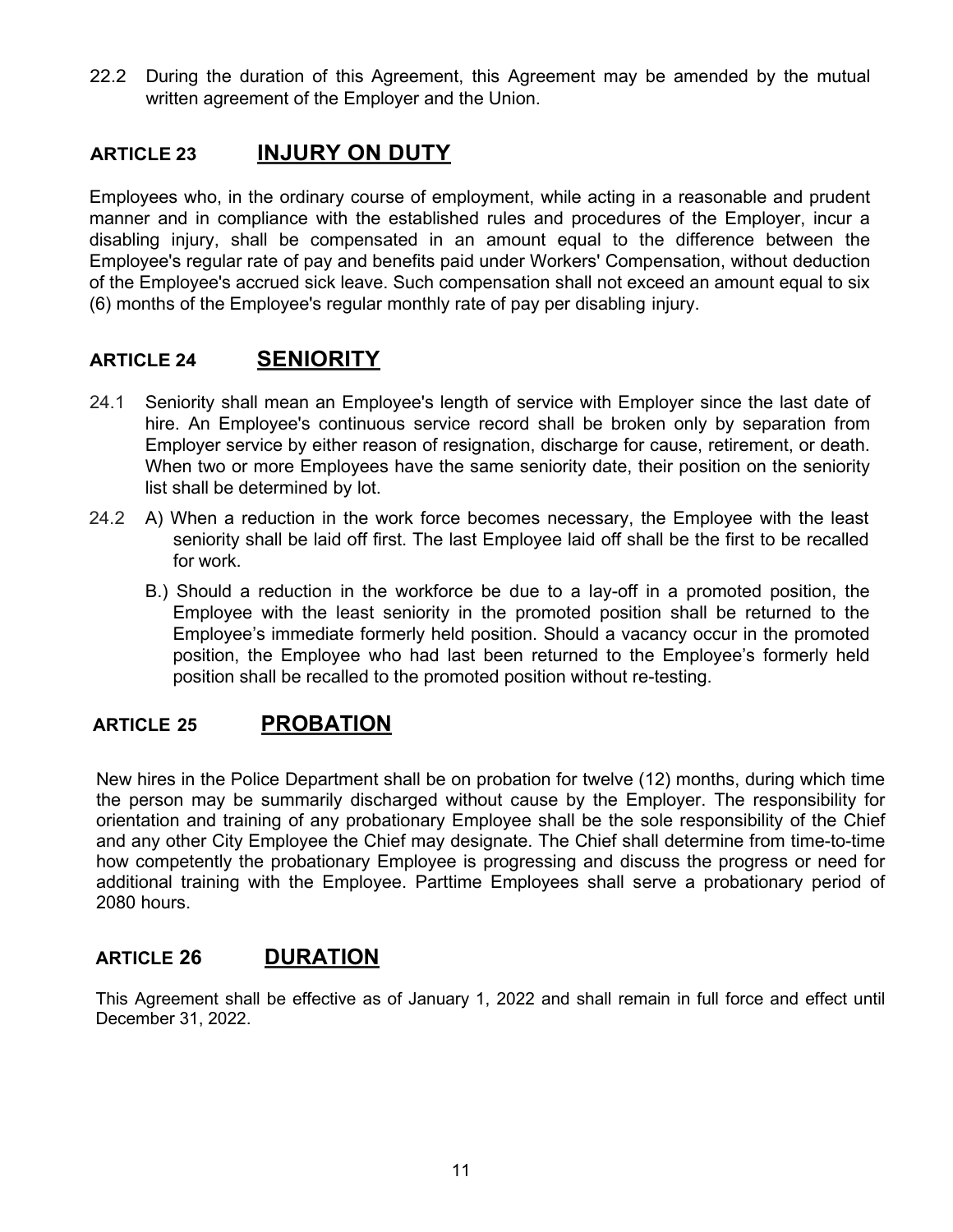# **APPENDIX A**

#### **CROOKSTON POLICE DEPARTMENT**

#### **I. POLICE OFFICERS (ANNUAL BASE PAY RATE)**

| January 1, 2022 to December 31, 2022 |           |  |  |
|--------------------------------------|-----------|--|--|
|                                      | 2022      |  |  |
| Probation (0-12 months)              | 56,220.19 |  |  |
| Patrol Officer (13-24 months)        |           |  |  |
|                                      | 62,088.24 |  |  |
| Patrol Officer (25-36 months)        |           |  |  |
|                                      | 65,917.90 |  |  |
| Patrol Officer (≥ 37 months)         | 68,492.90 |  |  |
| *Detective (Hired post 1/1/17)       |           |  |  |
|                                      | 71,917.55 |  |  |
| *Detective (Hired pre 1/1/17)        |           |  |  |
|                                      | 73,287.41 |  |  |
| **Sergeants                          | 75,342.23 |  |  |

\*For employees hired after January 1, 2017, there shall be a 5% base pay differential between Patrol Officer (≥ 37 months) base pay and Detective base pay. For Employees hired prior to January 1, 2017, there shall be a 7% base pay differential between Patrol Officer (≥ 37 months) base pay and Detective base pay.

\*\*There shall be a 10% base pay differential between Patrol Officer (≥ 37 months) base pay and Sergeant base pay.

Employees assigned as a "Drug Task Force Officer" while not promoted are working as Detectives and shall be paid as a Detective while so assigned. Employees reassigned from a Drug Task Force Officer shall be paid as a Patrol Officer.

Increases for Patrol Officers are based on date of hire for 13 months, 25 months, and 37 months.

#### **II. SHIFT DIFFERENTIAL**

**Effective with the 2022 contract ratification, Employees shall be compensated an additional \$1.25 per hour to Employee's base pay rate for all hours worked between 6PM (1800 hours) and 6AM (0600 hours) (night shift). If continuous with the night shift, hours worked past 6AM (0600 hours) shall also be compensated at the additional \$1.25 per hour to Employee's base pay rate.**

#### **Ill. AMMUNITION ALLOWANCE**

Fifty rounds of ammunition for Employee's Service Weapon shall be provided each month to each Employee. Each of the empty rounds shall be returned to the Chief or the Chief's designee prior to issuance of another fifty rounds of ammunition.

#### **IV. FIELD TRAINING OFFICER**

Employees assigned as Field Training Officers shall receive an additional two dollars (\$2.00) per hour while performing such training.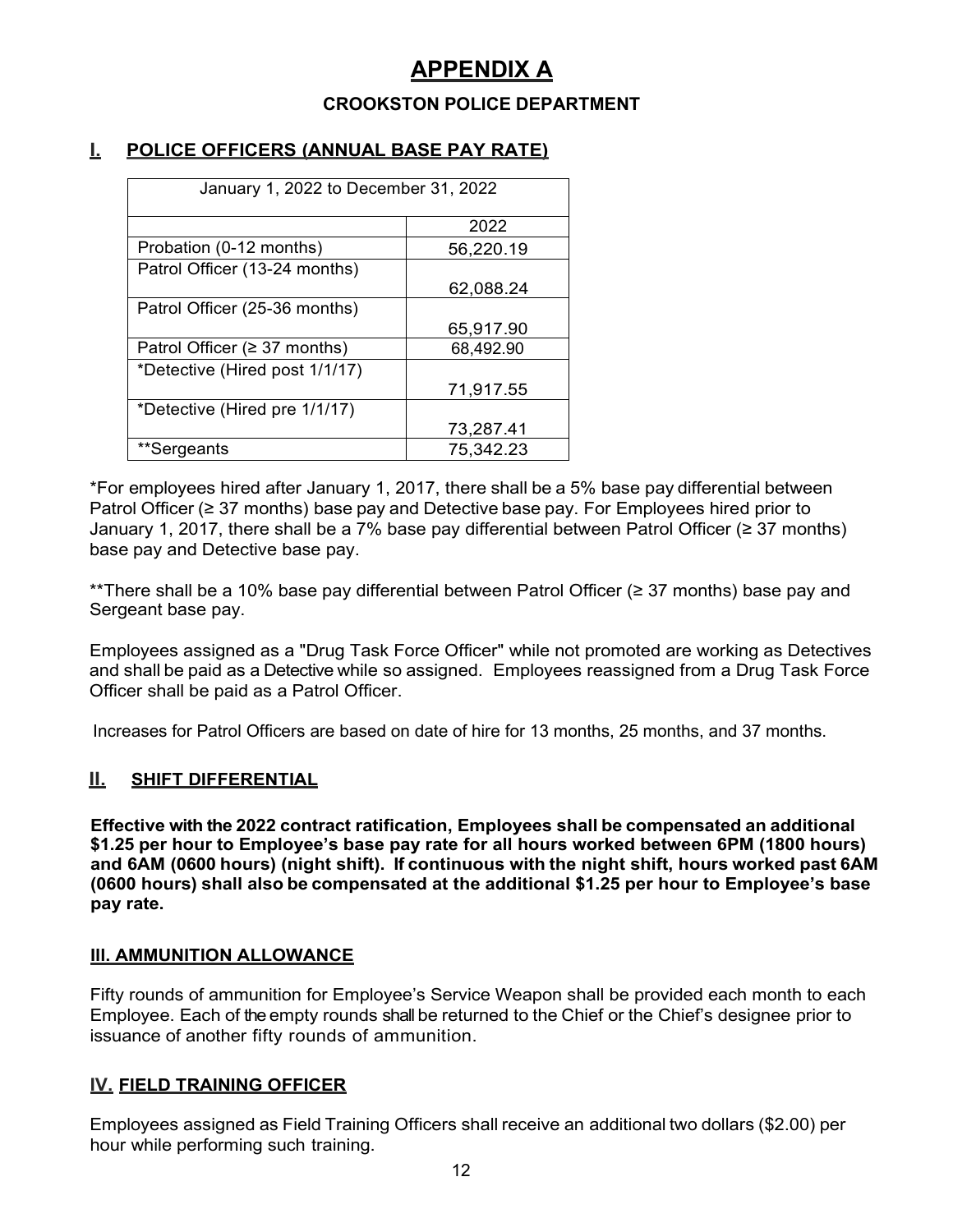# **APPENDIX B**

#### **CROOKSTON POLICE DEPARTMENT**

For the purpose of purchasing clothing, footwear, uniforms, equipment and accessories, the following shall serve as the Crookston Police Department list of approved list. All items must be utilized for work related activity and purposes only.

- 1. Uniform Shirts
- 2. Uniform Pants
- 3. T-shirts
- 4. Turtleneck, mock turtleneck, other approved undergarment including moisture wicking material
- 5. Tie
- 6. Baseball style hat
- 7. Winter stocking-watch style cap
- 8. Winter bomber style cap
- 9. Jacket(s)
- 10. Raincoat
- 11. Collar Insignia
- 12. Name Plate
- 13. Black shoes or boots
- 14. Duty belt and belt keepers
- 15. Trouser belt
- 16. Holster for issued firearm
- 17. Magazines for issuedfirearm
- 18. Accessory light for issued firearm
- 19. Handcuffs, key and case
- 20. OC aerosol case
- 21. Taser holster
- 22. Expandable baton andcase
- 23. Latex glove pouch or similar
- 24. Tourniquet and case
- 25. Gloves: black or dark navy, cut resistant or similar
- 26. Flashlight and holster/case
- 27. Portable radio accessories including earpiece, collar microphone/speaker and holster
- 28. Knife or multi-tool
- 29. Body Armor carriers
- 30. 8-point dress hat
- 31. Class A Honor Guard dress jacket, Gold cordon, White gloves
- 32. Special Purpose Uniforms and training attire; i.e.: Special Operations Group
- 33. Duty/gear bag
- 34. Uniform embroidering, patching, andalterations
- 35. Other clothing, footwear and equipment that is worn or carried and allowed for normalregular patrol duty
- 36. Other items specifically requested and approved by the Chief or the Chief's designee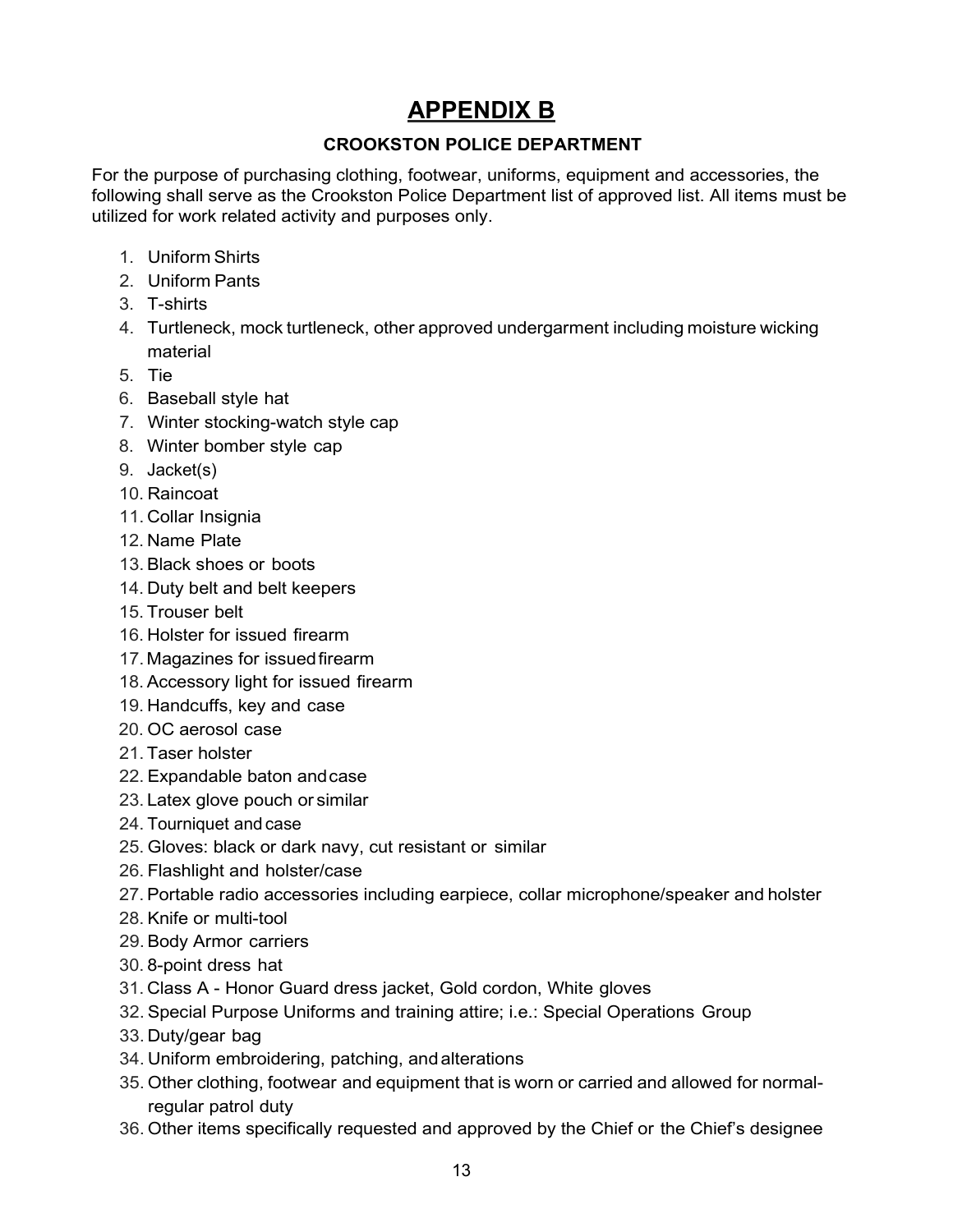# **APPENDIX B**

#### **CROOKSTON POLICE DEPARTMENT**

Additionally, the following items shall be considered approved clothing, footwear and accessories for officers assigned to the positions of Detective, Investigator, and Drug Task ForceOfficer.

Detective / Investigator

- 1. Suit coat and pants
- 2. Long and short sleeve dress shirts
- 3. Polo style shirts
- 4. Dress pants
- 5. Casual Khaki style pants
- 6. Dress belt sufficient to support a firearm and holster
- 7. Black or brown dress shoes or boots
- 8. Other clothing, footwear and equipment that is worn or carried and allowed for the specific position
- 9. Other items specifically requested and approved by the Chief orthe Chief's designee

Drug Task Force Officer

- 1. Clothing, footwear and equipment that is reasonably necessary and/or required to successfully perform the duties and responsibilities of the assignment
- 2. Items may include but are not limited to; casual clothing such as jeans, khaki style pants, shirts, sweatshirts, footwear and outerwear
- 3. Other clothing, footwear and equipment that is worn or carried and allowed for the specific position
- 4. Other items specifically requested and approved by the Chief or the Chief's designee